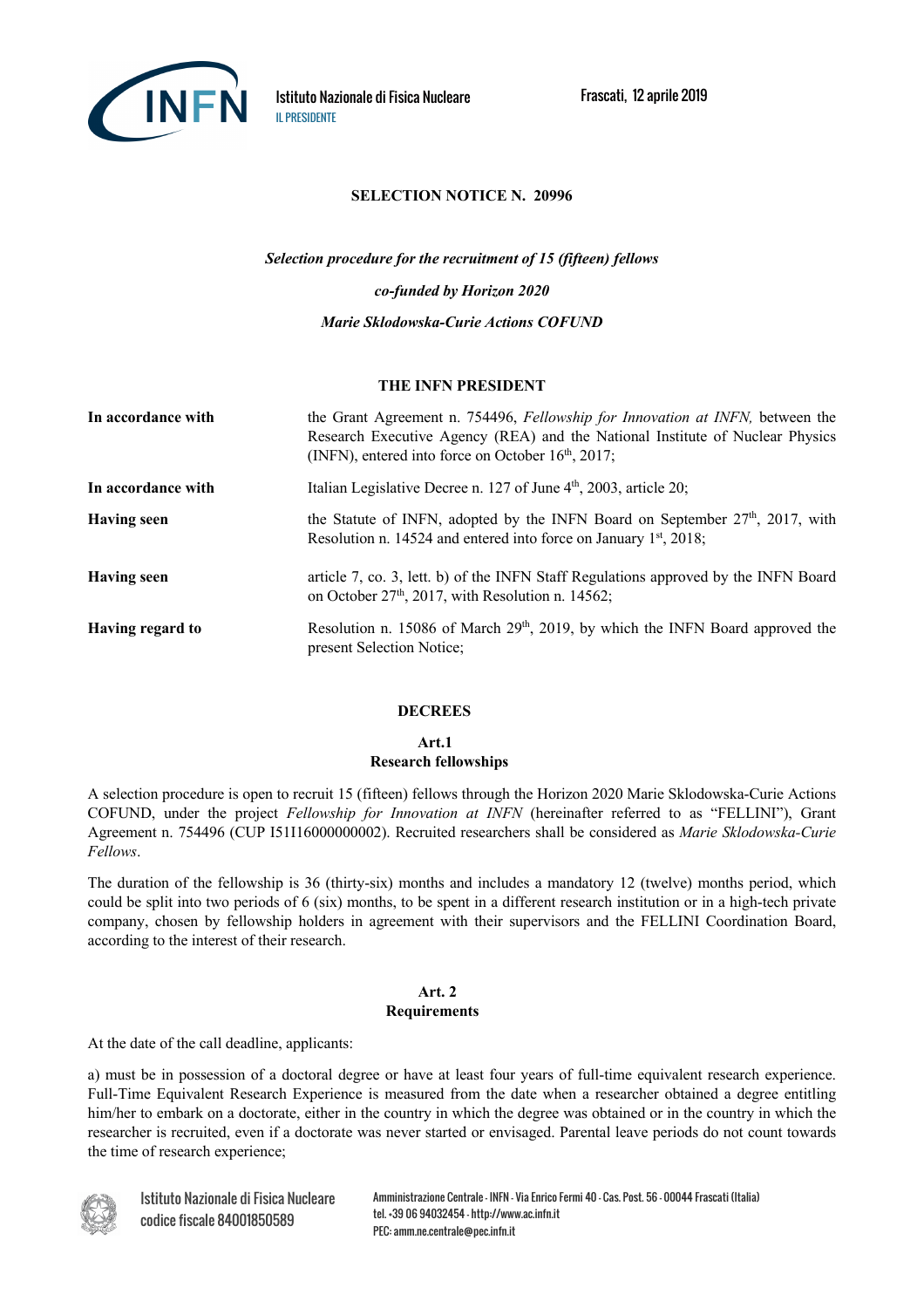

Istituto Nazionale di Fisica Nucleare

IL PRESIDENTE

Frascati,

b) must be researchers who have not resided or carried out their main activity (work, studies, etc.) in Italy for more than 12 (twelve) months in the 3 (three) years before the call deadline, unless this time was as part of a procedure for obtaining refugee status under the Geneva Convention. Compulsory national service and/or short stays such as holidays are not taken into account *(Marie Sklodowska-Curie Action mobility rule)*.

# **Art.3**

# **Application procedure**

The application must include the following documents:

- Curriculum vitae (maximum 4 pages), including at most 6 publications chosen by applicant to better illustrate his/her research activities. For each publication with co-authors, a brief description (maximum 600 characters) of the applicant's personal contribution is required;
- List of publications;
- Description of the research project (maximum 6 pages including the cover page). The research project shall be related with one or more of the following INFN lines of research:
	- 1. Experimental Particle Physics
	- 2. Experimental Astroparticle Physics
	- 3. Experimental Nuclear Physics
	- 4. Theoretical Physics
	- 5. Technological Research;
- Filled ethical questionnaire;
- Contact details of two experts to whom INFN will ask to provide a reference letter: surname, name, affiliation and e-mail address;
- List of 3 Hosting Structures, chosen among the INFN Sites, where the fellow would like to undertake his/her research, in order of preference;
- A copy of a valid identity document (lD card or Passport);

In the application, candidates shall self-certify the possession of a doctoral degree, or the required experience, as well as the compliance with the *Marie Sklodowska-Curie Action mobility rule* (see Article 2, letter b).

Applicants must fill in and submit the application through the link https://reclutamento.infn.it/ReclutamentoOnline/ before the deadline of **July 16th, 2019, at 12:00 pm (noon) CEST**. The online submission shall not be available after the deadline and applicant shall not be allowed to send it by email, therefore late submissions will not be considered.

The two experts indicated by applicant must upload their reference letter no later than July 30<sup>th</sup>, 2019, at 12:00 pm (noon) CEST through the confidential link they will receive automatically via email as soon as applicant submits his/her application.

All relevant information for submitting the application together with the templates for CV, description of the research project and ethical questionnaire are provided in the *Guide for Applicants*, available on the FELLINI website (https://web.infn.it/fellini/index.php).

Incomplete (lack of information or missing files) and late applications will not be considered.

INFN takes no responsibility for unsuccessfully uploaded files or incorrectly entered details.

## **Art. 4 Hosting Structures**

Fellows shall carry out their activity in one of the following INFN Sites:



Amministrazione Centrale - INFN – Via Enrico Fermi 40 – Cas. Post. 56 - 00044 Frascati (Italia) tel. +39 06 94032454 - fax +39 06 9419864 – http://www.ac.infn.it PEC: amm.ne.centrale@pec.infn.it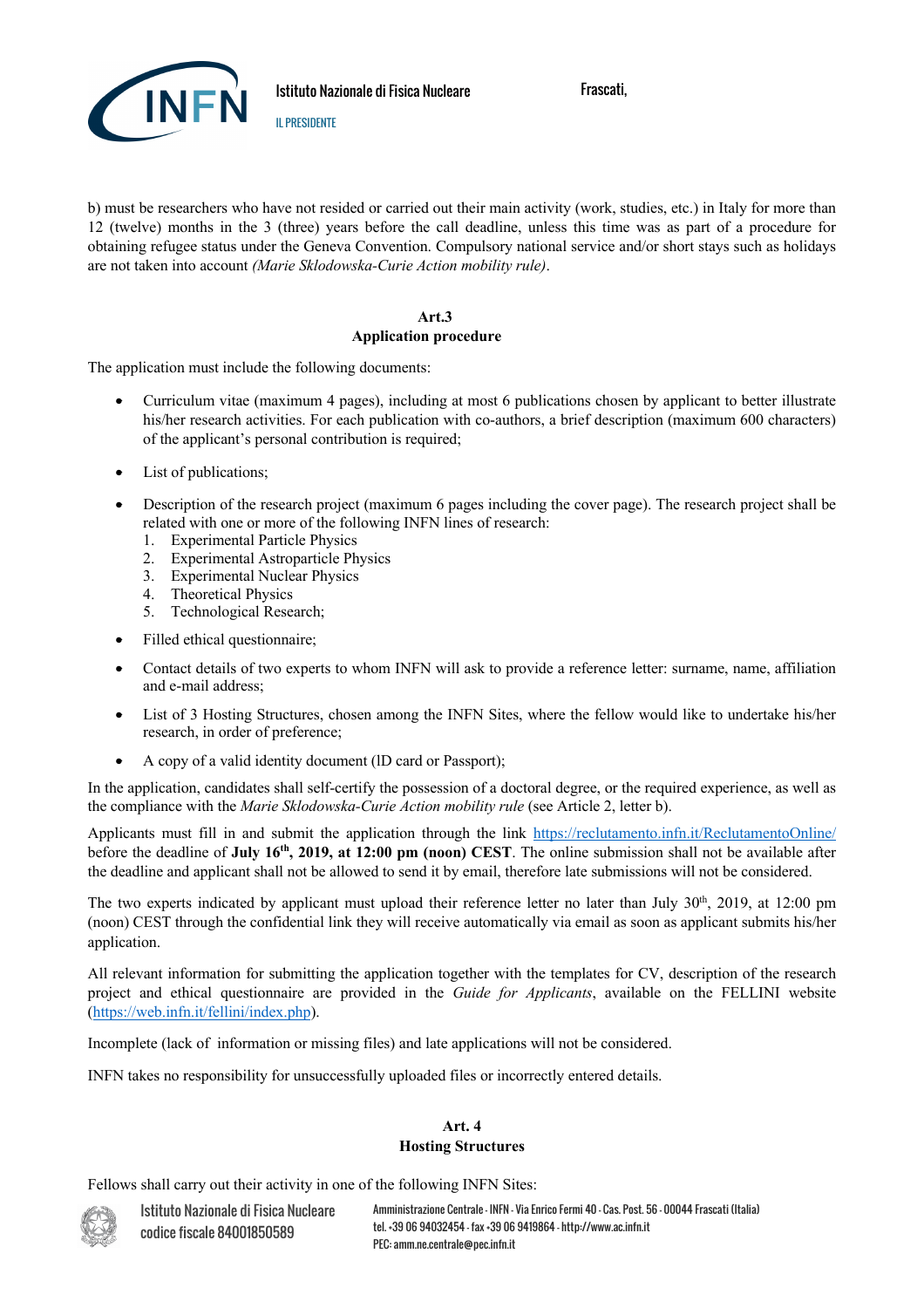

INFN National Laboratories:

- Laboratori Nazionali di Frascati LNF (Roma)
- Laboratori Nazionali di Legnaro LNL (Padova)
- Laboratori Nazionali del Sud LNS (Catania)
- Laboratori Nazionali del Gran Sasso LNGS (L'Aquila)

IL PRESIDENTE

## INFN Units:

- BARI at Università degli Studi di Bari Aldo Moro
- BOLOGNA at Alma Mater Studiorum Università di Bologna
- CAGLIARI at Università degli Studi di Cagliari
- CATANIA at Università degli Studi di Catania
- FERRARA at Università degli Studi di Ferrara
- FIRENZE at Università degli Studi di Firenze
- GENOVA at Università degli Studi di Genova
- LECCE at Università del Salento (Lecce)
- MILANO at Università degli Studi di Milano
- MILANO BICOCCA at Università degli Studi di Milano Bicocca
- NAPOLI at Università degli Studi di Napoli Federico II
- PADOVA at Università degli Studi di Padova
- PAVIA at Università degli Studi di Pavia
- PERUGIA at Università degli Studi di Perugia
- PISA at Università degli Studi di Pisa
- ROMA 1 at Sapienza Università di Roma (Roma)
- ROMA 2 at Università degli Studi di "Tor Vergata" (Roma)
- ROMA 3 at Università degli Studi Roma Tre (Roma)
- TORINO Università degli Studi di Torino
- TRIESTE at Università degli Studi di Trieste

INFN National Center

• Trento Institute for Fundamental Physics Applications - TIFPA (Trento)

# **Art. 5 Selection Committee**

The evaluation procedure will be carried out by a Selection Committee, appointed by the INFN President.

The Committee will be composed by internationally reputed evaluators: approximately half of them will be chosen from Italian institutions, whilst the others will be from foreign institutions.

In appointing evaluators gender balance will be properly taken into account.

One Chair and 6 Vice-chairs will be appointed. They will supervise the operations of the Committee and they will be responsible for managing the evaluation phase and ensuring an impartial and equitable selection procedure.

## **Art. 6 Evaluation and selection procedure**

The entire process of evaluation and selection is expected to last about 3 (three) months after the call deadline.

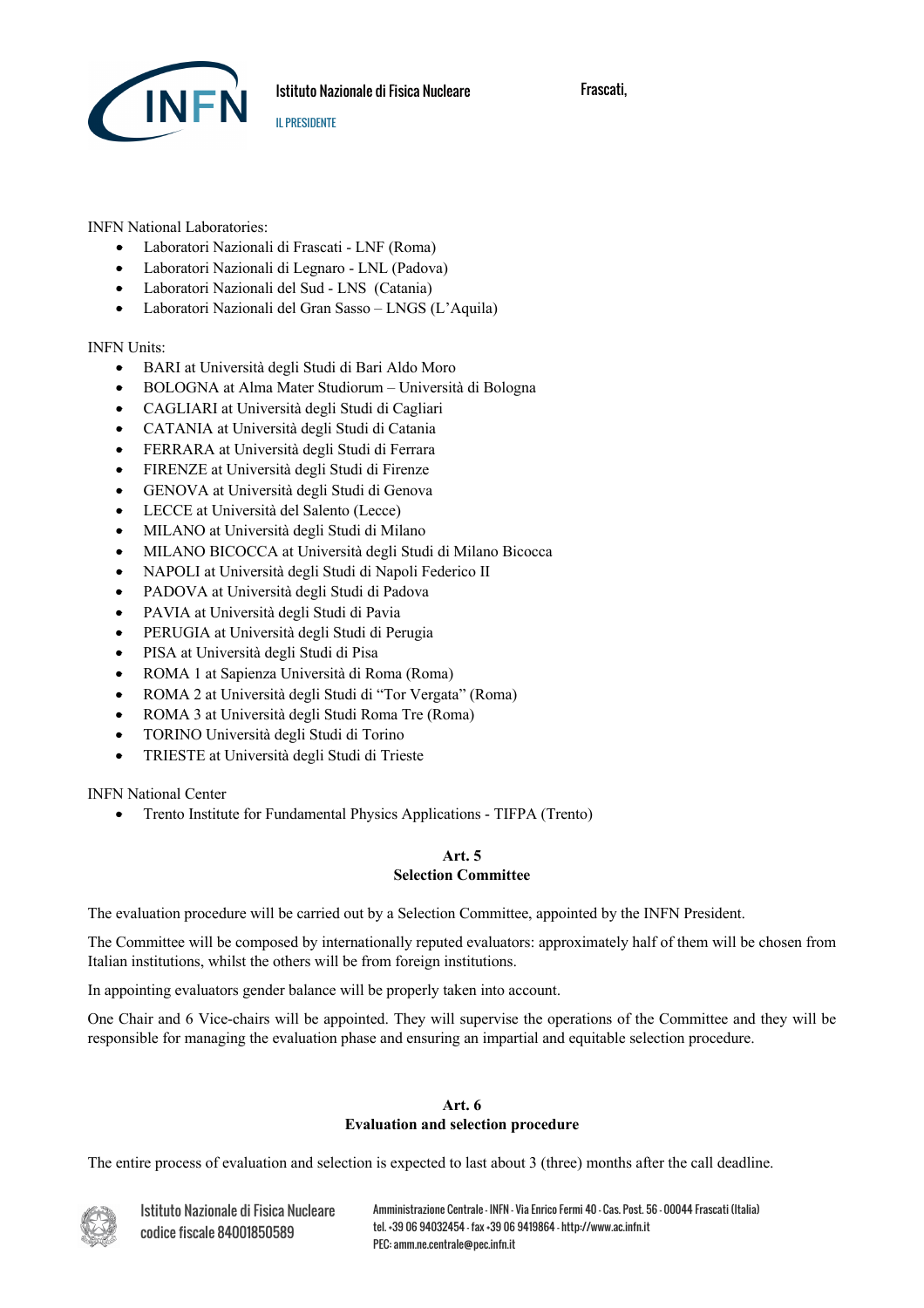

Only complete applications, with all the required documents uploaded, including a valid identity document will be evaluated. The evaluation procedure will be carried out according to the 3 (three) following criteria:

#### 1) **Scientific excellence of the candidate** (*weighting 40%*):

IL PRESIDENTE

- a) Track record of achievements promising for future research and appropriate for their research field and career stage.
- b) Quality of the submitted publications and significance of the individual contribution of the candidate. Publications in international peer-reviewed journals, peer-reviewed conference proceedings and/or monographs, preprints submitted to ArXiV will be considered. When applicable, the inclusion of at least a publication without the Ph.D. supervisor as co-author will be positively evaluated as a signal of scientific independence.
- c) Record of invited presentations in well-established international conferences or international schools
- d) Awards, prizes, academic memberships.
- e) Experience in managing research projects.

Periods of break in the career, due to parental leave, maternity or paternity leave (1 year/child), illness, mandatory civil or military service, will be taken in to account in the career evaluation.

#### 2) **Quality of the research project** (*weighting 40%*):

- a) Originality of the scientific project, contribution to advancement of the current state-of-the-art in the concerned field.
- b) Innovative aspects of the proposed research.
- c) Validity and feasibility of the project: research methodology and approach, planning of activities.
- d) Interdisciplinary and intersectoral aspects.

3) **Matching and feasibility** of the research project within the framework of INFN research activities and infrastructures (*weighting 20%*).

Each of the evaluators (at least three) assigned to each application shall independently evaluate the CV, the research project and the reference letters of that application. After a subsequent Consensus Meeting of those evaluators, coordinated by one of them chosen as Rapporteur, the final total score shall be attributed to the examined application. An overall threshold of 70% will be applied to the total weighted score. Candidates who fail to meet the overall threshold cannot enter in the ranking list. In case of equal score among candidates, priority shall be given to candidates who have obtained the highest scores according to the three above-mentioned criteria in the following order: *Scientific excellence of the candidate, Quality of the research project* and *Matching and feasibility*. In case of further equal score among candidates in all of these 3 (three) criteria, priority shall be given, firstly, to the candidate with the highest number of children and then to the youngest candidate.

On the basis of the ranking list transmitted by the Selection Committee, the INFN will appoint the first 15 (fifteen) candidates in the list who accept the fellowship. The list of appointed candidates will be published on the INFN website. In case of refusal or lack of acceptance by any of the first fifteen candidates, the fellowship will be assigned to candidates included in a reserve list, drawn up on the basis of the ranking list. Candidates included in the reserve list shall be informed by e-mail.

All candidates will receive the outcome of the peer-review evaluation of their applications via email no later than January 15<sup>th</sup>, 2020.



Istituto Nazionale di Fisica Nucleare codice fiscale 84001850589

Amministrazione Centrale - INFN – Via Enrico Fermi 40 – Cas. Post. 56 - 00044 Frascati (Italia) tel. +39 06 94032454 - fax +39 06 9419864 – http://www.ac.infn.it PEC: amm.ne.centrale@pec.infn.it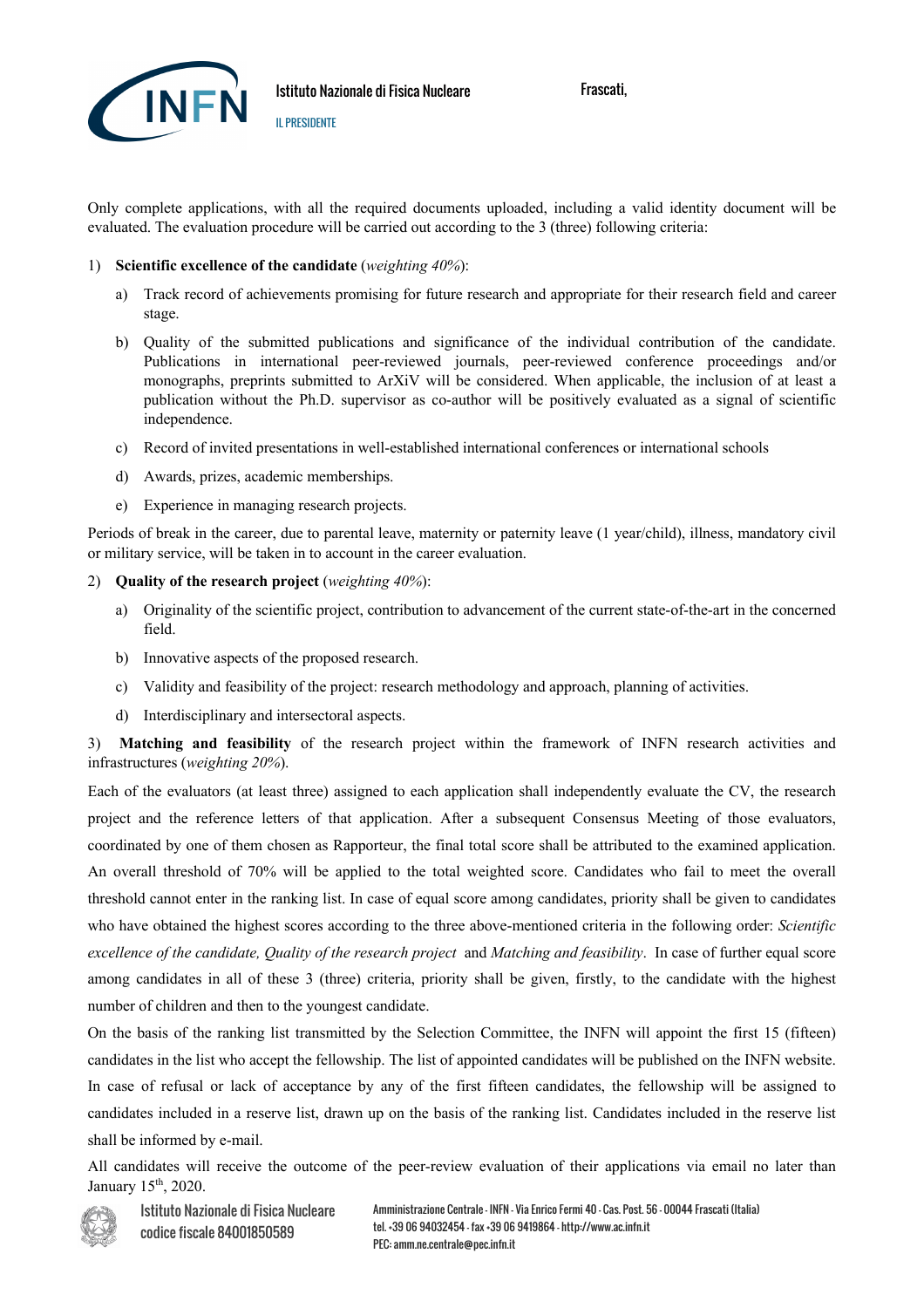

## **Art. 7 Redress procedure**

Applicants may submit a request for redress:

- after the communication on his/her application ineligibility;

or

- after reception of the feedback on the outcome of the evaluation.

IL PRESIDENTE

Any such request must be submitted within 15 calendar days after notification of ineligibility or outcome of the evaluation.

The redress procedure can only address formal aspects of the evaluation and not the individual merits of proposals. A reply will be sent within one month of the deadline for redress requests indicated in the initial information letter.

#### **Art. 8 Appointment of the fellows and starting date**

Successful candidates will be notified by e-mail.

Within 10 days from receipt of the communication, candidates shall communicate whether they accept or decline the fellowship. Failure to communicate acceptance will be considered as declining.

The contract will be signed by appointed candidates at the beginning of their activity in the INFN Hosting Structure.

#### **Art. 9 Starting date**

The appointed candidates shall start their activity no later than June 2020.

If the candidate does not start his/her activity within the scheduled period, the contract shall be automatically terminated.

#### **Art. 10**

#### **Employment conditions**

A fixed-term contract as Researcher – according to Italian Collective Agreements of Public Research Institutions will be offered to the fifteen appointed candidates who shall meet all the requirements established by this call.

To each appointed candidate will be paid the annual amount of  $\epsilon$  50.520,00 before taxes and social security and insurance withholding, including costs incurred by the INFN.

The amount of  $\epsilon$  50.520,00 consists of:  $\epsilon$  45.540,00 of living allowance, which includes the basic and the additional payment made in thirteen deferred monthly installments, and  $\epsilon$  4.980,00 of mobility allowance paid in twelve deferred monthly installments. The basic payment contributes to the determination of the severance pay.

Social security coverage and social benefits will be guaranteed to fellows.